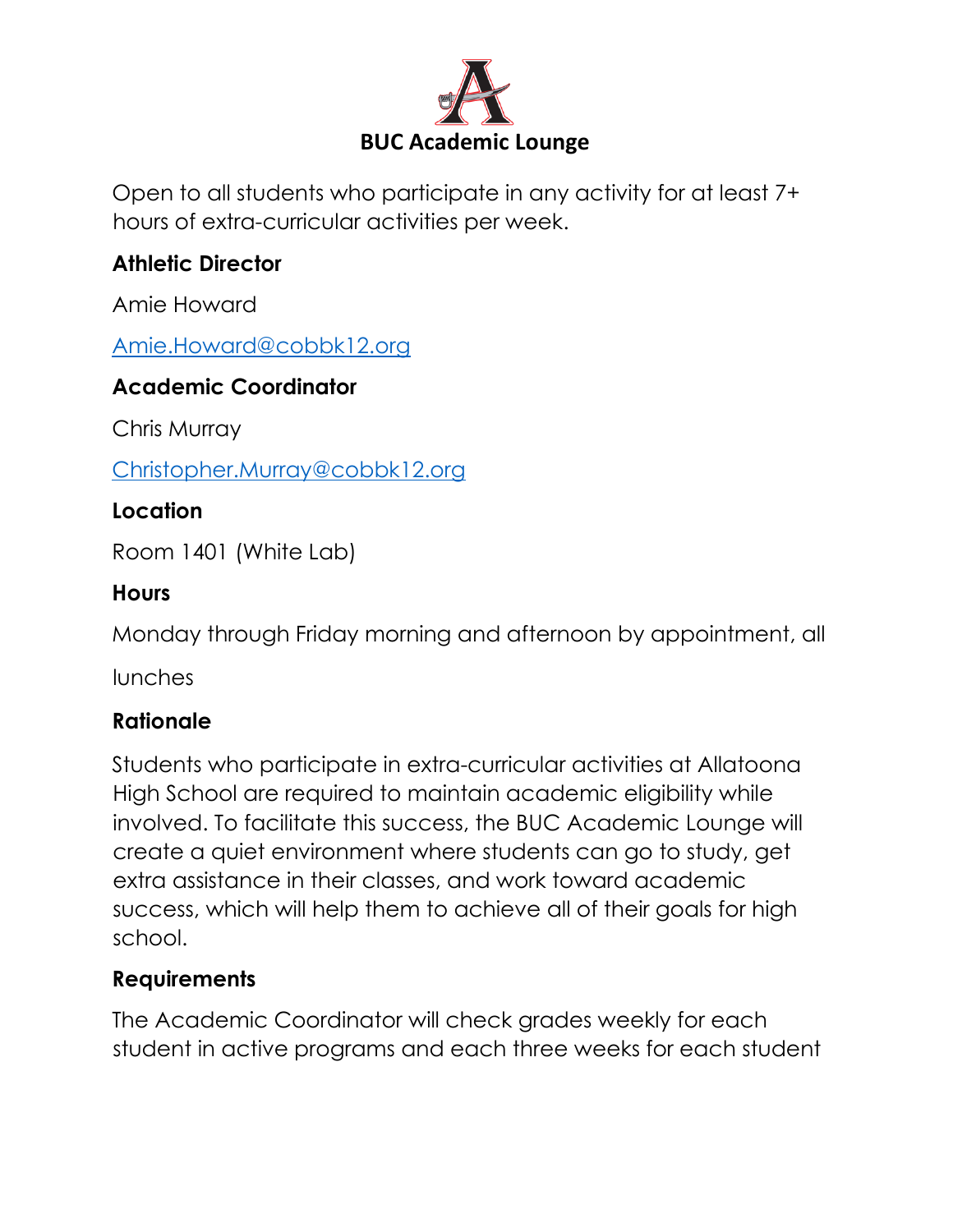

in inactive programs\*\*. A spreadsheet of these grades will be shared with coaches and sponsors. All students who meet the criteria below (II, III, and IV) are contacted by the appropriate personnel responsible for assisting with student academic success.

## **I. If a student maintains passing grades in all their classes**

- A. Not required to attend sessions.
- B. Can come to the lounge during open hours to work in a study hall environment

# **II. If a student is failing one class**

- A. Required to meet with academic coordinator
- B. Plan\* is created for academic success, which requires at least two sessions weekly, either in academic lounge, in teacher tutoring, or a combination of both
- C. Continues until student is passing all classes
- D. Student is still eligible to participate in extra-curriculars unless he or she fails to show academic progress due to behavior or lack of effort.

## **III. If a student is failing two classes**

- A. Required to meet with academic coordinator
- B. Plan\* is created for academic success, which requires at least four sessions weekly, either in the academic lounge, in teacher tutoring, or a combination of both
- C. Continues until student is passing 3 of 4 classes, and then student moves to two sessions weekly
- D. Student is still eligible to participate in extra-curriculars unless he or she fails to show academic progress due to behavior or lack of effort.